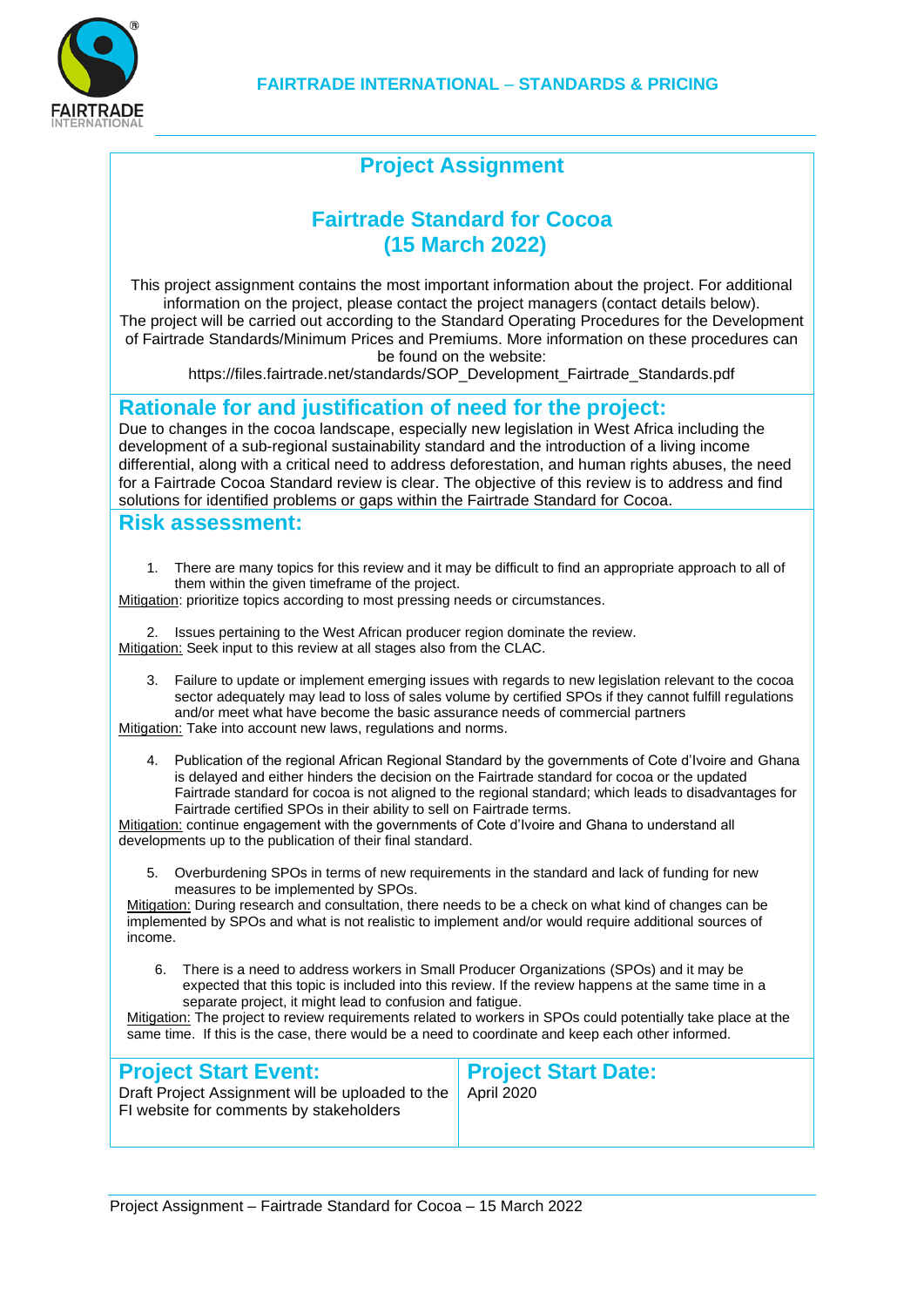

### **Project End Event:**

Publication of the revised Standard

**Project End Date:** Q2 2023

# **Project Goal and Objectives:**

### **Goal:**

The revision of the Fairtrade Standard for Cocoa is a key instrument to align the standard with the market needs and producer realities.

## **Objectives:**

- Align the standard to the specific reality of regulated markets in West Africa, as implementation of the African Regional Standard from the Ghanaian and Cote d'Ivoire governments will be mandatory;
- Review and amend the current practice in the standard to regulate the entry of new SPOs, leading to higher sales and more impact for Fairtrade certified producers; also explore regulations to manage growth of existing certified producer organizations
- Explore mechanisms to eliminate or limit unfair trading practices
- Review requirements on the Internal Management System
- Explore mechanisms to identify and further address deforestation risk and how these could be included in the standard
- Consider additional environmental requirements to further mitigate climate change and promote biodiversity
- Review requirements on Human Rights Due Diligence in particular explore solutions for the implementation of risk based child labour and forced labour monitoring and remediation, review requirements on gender based violence
- Reduce the cost escalation of the Fairtrade Minimum Price differential, Fairtrade Premium, and Fairtrade organic differential, or at least expose the level of cost escalation along the supply chain
- Consider additional requirements in the production chapter to further promote living income goals for cocoa farmers
- Reconsider the distribution and uses of the Fairtrade Premium to ensure all producers benefit from it.
- Map relevant farming requirements for Fairtrade stakeholders and asses if feasible to integrate in the standards
- Strengthen traceability/transparency requirements for Fairtrade cocoa and FMP/premium payments to farmers
- Incorporate the sharecropper model into Fairtrade and strengthen the position of workers in SPOs
- Address specific trade situation in Ghana
- Collect additional topics, issues and concerns on the Fairtrade standard for cocoa from relevant stakeholder groups
- Ensure consistency in standards by aligning changes in all related standards
- Improve standard language for better clarity and simplicity

## **Connection with Theory of Change (ToC):**

This project is connected to the Fairtrade Goals which are to foster sustainable livelihoods, empower small producers, make trade fair and build Fairtrade markets.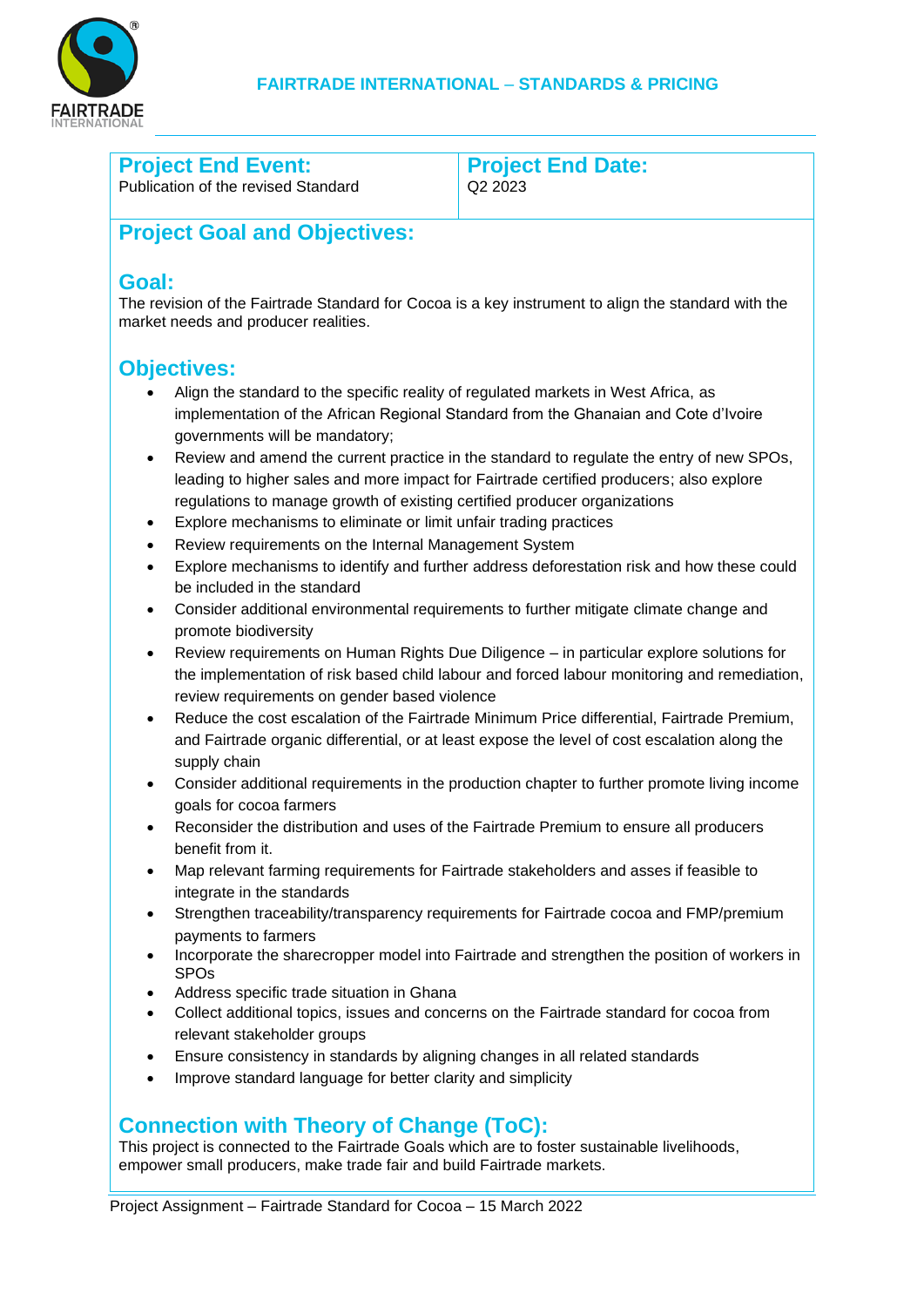

| For more information on Fairtrade's ToC see this link.                                                                                                                                                                                                                                                                                                                                                                                                        |                                                                                                                                                                                                                                                                                                       |  |
|---------------------------------------------------------------------------------------------------------------------------------------------------------------------------------------------------------------------------------------------------------------------------------------------------------------------------------------------------------------------------------------------------------------------------------------------------------------|-------------------------------------------------------------------------------------------------------------------------------------------------------------------------------------------------------------------------------------------------------------------------------------------------------|--|
| <b>Project scope:</b>                                                                                                                                                                                                                                                                                                                                                                                                                                         | <b>Out of scope:</b>                                                                                                                                                                                                                                                                                  |  |
| The project covers all regions and products<br>where the Fairtrade Standard for Cocoa applies.<br>The geographical scope is worldwide, with a<br>particular focus on West Africa. Côte d'Ivoire<br>accounts for over 80% of Fairtrade cocoa and<br>most of the challenges Fairtrade Cocoa faces<br>are West African in nature, hence this particular<br>focus on the region.                                                                                  | Premium and Price review will not take place at<br>the same time<br>Fairtrade Standard for Small-scale Producer<br>Organizations review<br>Fairtrade Trader Standard review                                                                                                                           |  |
| As the Fairtrade Standard for Cocoa is<br>complementary to the Fairtrade Standard for<br>Small-scale Producer Organizations for<br>producers and to the Fairtrade Trader Standard<br>for traders, requirements of the Fairtrade<br><b>Standard for Small-scale Producer</b><br>Organizations and the Fairtrade Trader<br>Standard applying in cocoa supply chains will<br>be revised. For more information on Fairtrade<br>Standards click this <i>link</i> . |                                                                                                                                                                                                                                                                                                       |  |
| <b>Project timelines and</b>                                                                                                                                                                                                                                                                                                                                                                                                                                  | <b>Decision making process:</b>                                                                                                                                                                                                                                                                       |  |
| information on opportunities                                                                                                                                                                                                                                                                                                                                                                                                                                  |                                                                                                                                                                                                                                                                                                       |  |
| to contribute:<br><b>Scoping: February - April 2020</b><br><b>Research: May 2020 - July 2021</b>                                                                                                                                                                                                                                                                                                                                                              | The final decision will be taken by the Standards<br>Committee (SC), a body made up of stakeholder<br>representatives. The SC will aim at making a<br>decision based on consensus. They may reword<br>the final proposal if needed to reach consensus.<br>If consensus cannot be reached, the SC will |  |
|                                                                                                                                                                                                                                                                                                                                                                                                                                                               | resort to voting.                                                                                                                                                                                                                                                                                     |  |
| 1 <sup>st</sup> Review phase                                                                                                                                                                                                                                                                                                                                                                                                                                  |                                                                                                                                                                                                                                                                                                       |  |
| <b>Consultation*: August - October 2021</b>                                                                                                                                                                                                                                                                                                                                                                                                                   |                                                                                                                                                                                                                                                                                                       |  |
| 1st set of SC decisions: March 2022<br><b>Publication of new entry</b>                                                                                                                                                                                                                                                                                                                                                                                        |                                                                                                                                                                                                                                                                                                       |  |
| requirement: Q2 2022                                                                                                                                                                                                                                                                                                                                                                                                                                          |                                                                                                                                                                                                                                                                                                       |  |
| 2 <sup>nd</sup> set of SC decisions: September                                                                                                                                                                                                                                                                                                                                                                                                                |                                                                                                                                                                                                                                                                                                       |  |
| 2022                                                                                                                                                                                                                                                                                                                                                                                                                                                          |                                                                                                                                                                                                                                                                                                       |  |
| <b>Publication of standard including all</b>                                                                                                                                                                                                                                                                                                                                                                                                                  |                                                                                                                                                                                                                                                                                                       |  |
| phase 1 outcomes: Q4 2022                                                                                                                                                                                                                                                                                                                                                                                                                                     |                                                                                                                                                                                                                                                                                                       |  |
| 2 <sup>nd</sup> Review phase                                                                                                                                                                                                                                                                                                                                                                                                                                  |                                                                                                                                                                                                                                                                                                       |  |
| <b>Consultation*: July - August 2022</b>                                                                                                                                                                                                                                                                                                                                                                                                                      |                                                                                                                                                                                                                                                                                                       |  |
| 3rd set of SC decisions: March 2023                                                                                                                                                                                                                                                                                                                                                                                                                           |                                                                                                                                                                                                                                                                                                       |  |
| <b>Publication of standard including</b>                                                                                                                                                                                                                                                                                                                                                                                                                      |                                                                                                                                                                                                                                                                                                       |  |
| phase 2 outcomes: Q2 2023                                                                                                                                                                                                                                                                                                                                                                                                                                     |                                                                                                                                                                                                                                                                                                       |  |
| More information will be provided closer to<br>the consultation period on our website. If you<br>are identified as key stakeholders, you will<br>receive an invitation to participate.                                                                                                                                                                                                                                                                        |                                                                                                                                                                                                                                                                                                       |  |

Project Assignment – Fairtrade Standard for Cocoa – 15 March 2022